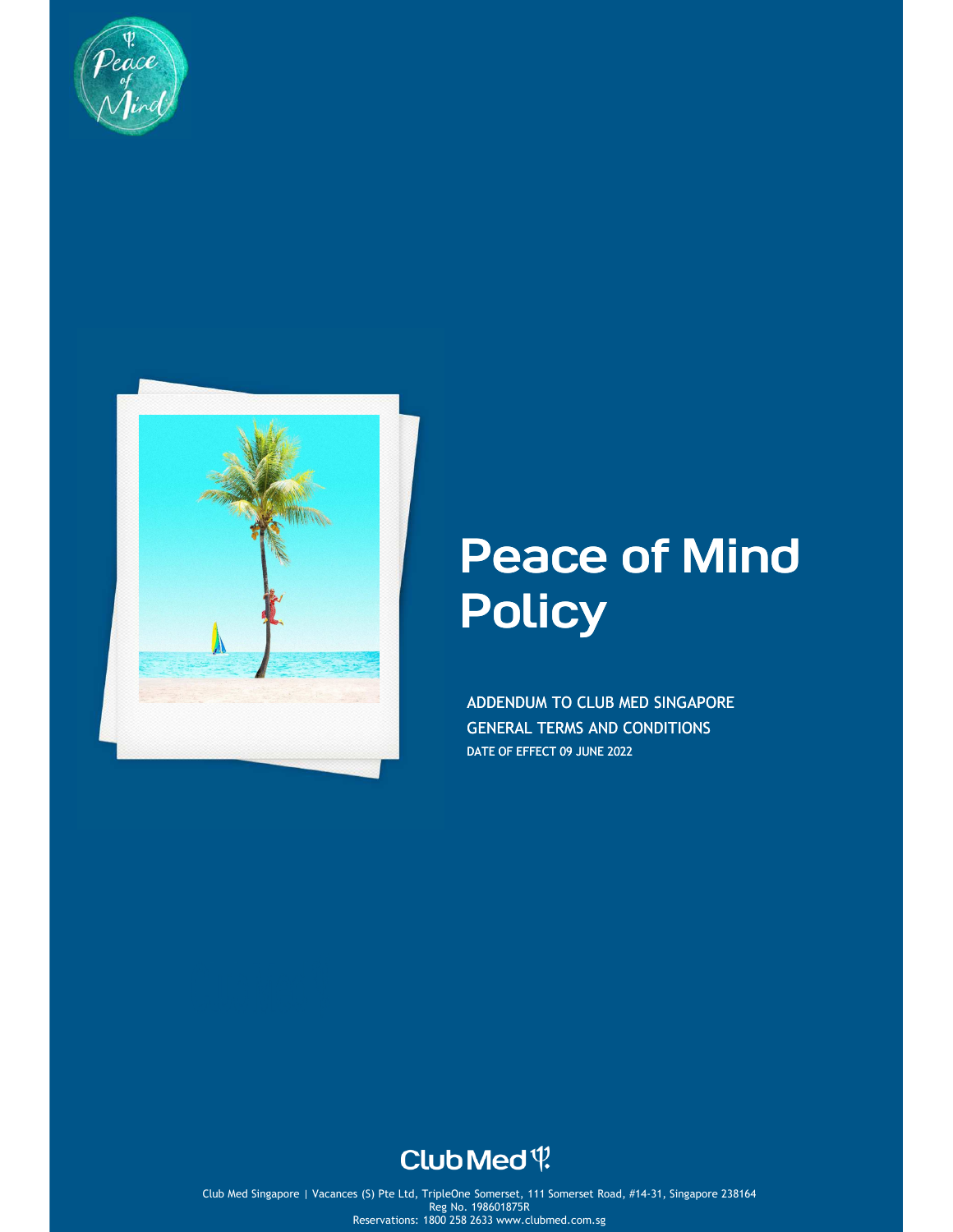

## CLUB MED PEACE OF MIND POLICY Terms & Conditions

Club Med is introducing a Peace of Mind policy to provide flexibility to our guests with their travel plans.

The Peace of Mind policy will apply to all bookings described below. Club Med Standard Booking Terms & Conditions will continue to apply to all bookings save as otherwise modified by this Peace of Mind policy.

#### **A. For all bookings made until 31 August 2022**

#### **1. FREE CHANGE OF DATE**

Club Med offers one free change of travel date up to 7 days before departure without any amendment or cancellation charges, subject to the following terms:

- a) Club Med must be informed of the amendment at least 7 days before your scheduled departure date.
- b) Amended travel journey must be completed by the 30 April 2023 :
- c) The original length of stay, number and adult-child breakdown of guests, room category and resort booked must remain the same in the amended booking.
- d) Any additional costs for any applicable airline/other transportation/services charges relating to the travel date change shall be payable by you.
- e) If the amended booking is of lesser value from the original booking, the difference in pricing shall be refunded to you only in the form of credits to be used within one year of the amended departure date. If the amended booking is of a greater value from the original booking, you will be required to pay for the new price and any other pricing variances due.

After you have exercised the one free change, please note that the Club Med Standard Booking Terms & Conditions shall apply to any further changes.

#### **2. BOOK NOW PAY LATER**

#### For bookings made more than 45 days prior to scheduled departure

**Deposits:** A deposit of SGD\$250 per person for Club Med land stay component/ package and full price payment for any airplane/other transportation/services ticket included in your package must be paid at the time of booking to secure and validate your booking.

**Final Payment:** The balance of the Club Med holiday cost must be paid at least 45 days before your scheduled departure.

#### For bookings made within 45 days of scheduled departure

**Full Payment:** The Club Med holiday cost must be paid in full at the time of booking to secure and validate your booking.